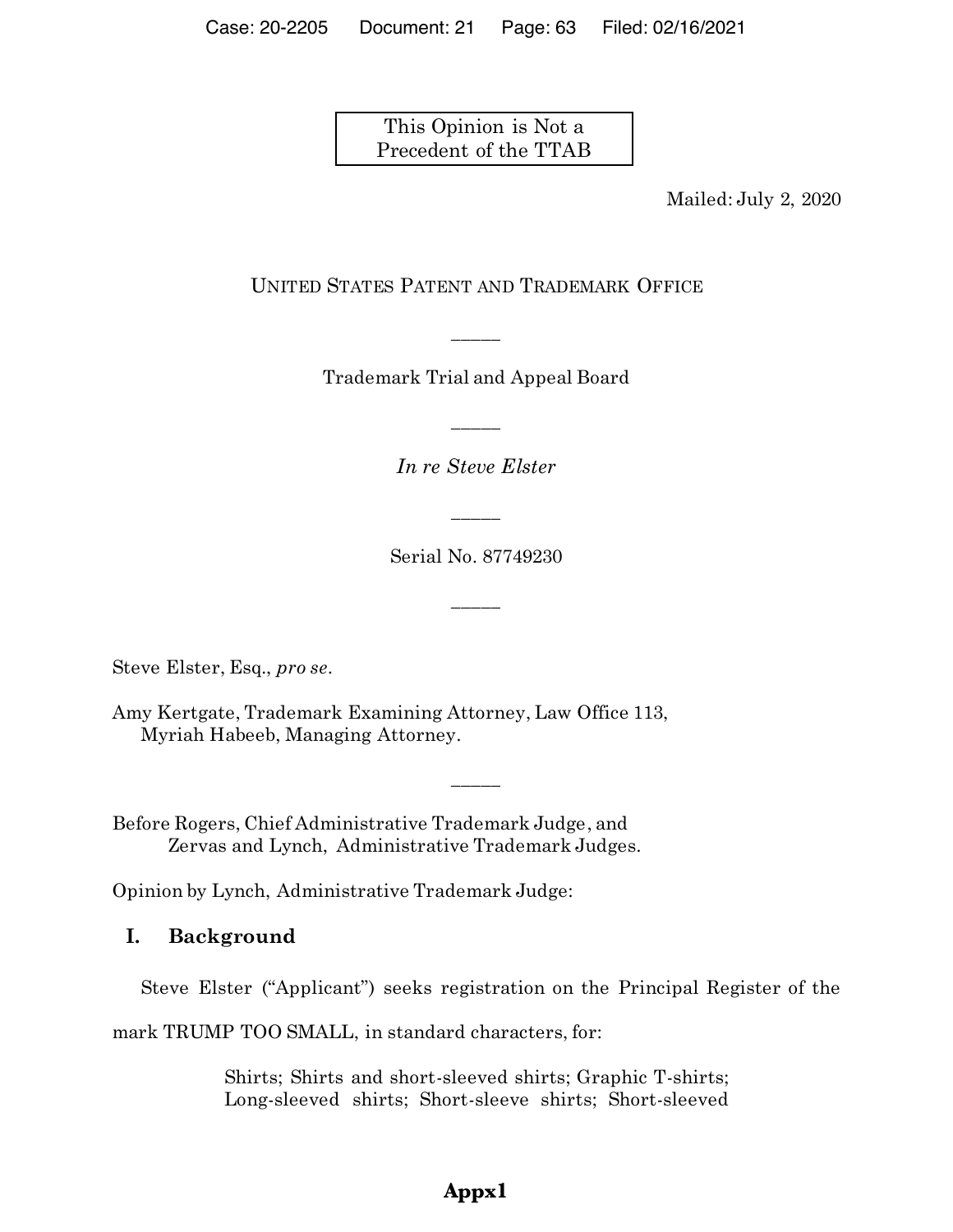shirts; Short-sleeved or long-sleeved t-shirts; Sweat shirts; T-shirts; Tee shirts; Tee-shirts; Wearable garments and clothing, namely, shirts in International Class 25. 1

The Examining Attorney refused registration of Applicant's proposed mark under Section 2(a) of the Trademark Act, 15 U.S.C. § 1052(a), on the ground that it comprises matter that may falsely suggest a connection with President Donald J. Trump, and under Section 2(c), 15 U.S.C. § 1052(c), on the ground that it comprises his name without his written consent. Applicant has appealed, and the appeal has been fully briefed. 2

We affirm the Section 2(c) refusal, as explained below, and we need not reach the refusal under Section 2(a)'s false association clause. *See In re Society of Health and Physical Educators*, 127 USPQ2d 1584, 1590 (TTAB 2018).

### **II. Section 2(c) Refusal**

l

Section 2(c) of the Trademark Act precludes, in relevant part, registration of a mark that "[c]onsists of or comprises a name, portrait, or signature identifying a particular living individual except by his written consent." 15 U.S.C. § 1052(c). "A key purpose of requiring the consent of a living individual to the registration of his or her name, signature, or portrait is to protect rights of privacy and publicity that living persons have in the designations that identify them." *In re ADCO Indus.-*

<sup>&</sup>lt;sup>1</sup> Application Serial No. 87749230 has a filing date of January 10, 2018, and is based on Applicant's assertion of a bona fide intent to use the mark in commerce under Trademark Act Section 1(b), 15 U.S.C. § 1051(b).<br><sup>2</sup> The record includes Applicant's original Brief, 11 TTABVUE, a Supplemental Brief, 16

TTABVUE, submitted following a remand sought by the Examining Attorney to add an additional ground for refusal (the refusal under Section 2(a)), the Examining Attorney's Brief, 19 TTABVUE, and Applicant's Reply Brief, 20 TTABVUE.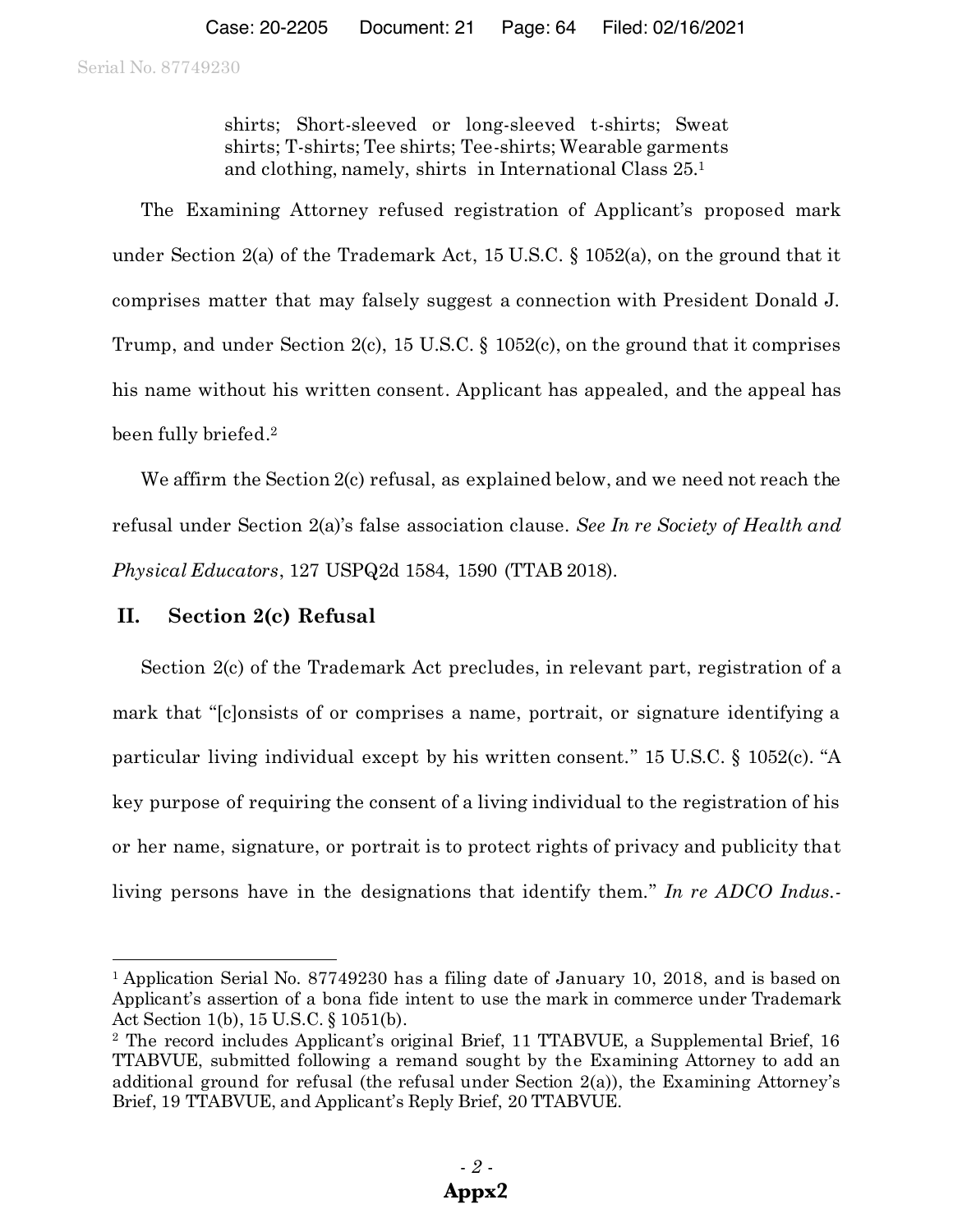*Techs., L.P.*, 2020 USPQ2d 53786, \*20 (TTAB 2020) (citations omitted). Another is to "protect[] consumers against source deception." *Id.* at \*29.

For names, the statute requires that the matter sought to be registered include the name of a particular living individual, rather than merely include words that only by coincidence happen to be someone's name but which the relevant public generally would not recognize as that living individual's name. *Martin v. Carter Hawley Hale Stores, Inc.*, 206 USPQ 931, 933 (TTAB 1979). To address the scenario in which the name would not be recognized as identifying the individual, Section 2(c) has been interpreted to mean that when a name appears in a proposed mark, the written consent of the person with that name must be supplied where: (1) the public would reasonably assume a connection between the individual and the goods or services because the individual is so well known; or (2) the individual is publicly connected with the business in which the mark is used. *ADCO*, 2020 USPQ2d 53786 at \*22; *see also Martin v. Carter Hawley Hale Stores,* 206 USPQ at 932-33 ("requirement for consent depends upon a determination of whether the mark would be recognized and understood by the public as identifying the person").

> Thus, for example, although the mark[s] "FANTA" and "ARNOLD BRAND" happened to be the names of individuals [i.e., Robert D. Fanta, a tax accountant, who sought to cancel registrations of the mark "FANTA" for soft drinks and for carbonated soft drink and syrup concentrate for making the same, and Arnold Brand, a patent and trademark attorney active in civic affairs, who sought to cancel a registration of a mark containing the words "ARNOLD BRAND" for fresh tomatoes] who were undoubtedly well known in their own spheres, nevertheless, in each case, it was found that the individual in question would not be likely to suffer any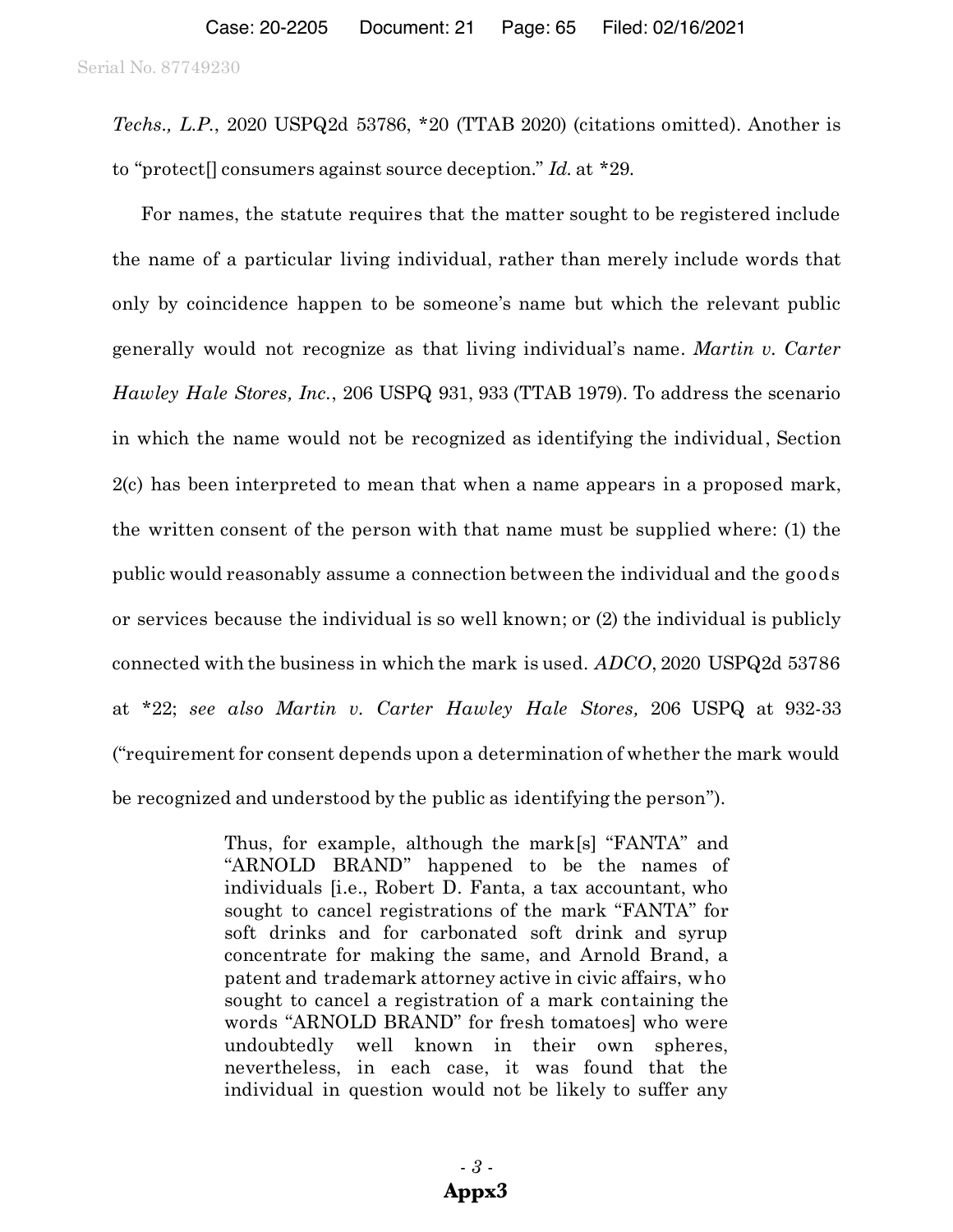l

damage from the registration of the mark at issue because he had never attained any recognition in the field of business in which the mark was used.

*Id.* at 933 (footnotes omitted) (citing *Fanta v. The Coca-Cola Co.*, 140 USPQ 674 (TTAB 1964) and *Brand v. Fairchester Packing Co.*, 84 USPQ 97 (Comm'r Pat. 1950)).

It is undisputed in this case, and we find, that Applicant's proposed mark includes the surname of President Donald J. Trump. Section 2(c) applies to a proposed mark that includes a particular living individual's surname if the individual is known by that surname alone. *In re Hoefflin,* 97 USPQ2d 1174, 1176 (TTAB 2010) ((holding registration of the marks OBAMA PAJAMA and OBAMA BAHAMA PAJAMAS barred under Section 2(c) because "this statutory sub-section operates to bar the registration of marks containing not only full names, but also surnames … so long as the name in question does, in fact, 'identify' a particular living individual"); *see also In re Nieves & Nieves LLC*, 113 USPQ2d 1629, 1638 (TTAB 2015) (relevant inquiry is "whether the public would recognize and understand the mark as identifying a particular living individual"). The record in this case includes extensive evidence that the public understands "Trump" alone as a reference to President Donald Trump.3 Significantly, Applicant clearly concedes that his mark "explicitly refers to declared presidential candidate and President

<sup>3</sup> E.g., February 19, 2018 Office Action at 6-7; July 30, 2018 Office Action at 57, 65, 67-130; February 25, 2019 Office Action at 5, 11, 24, 31, 54, 57, 59, 61, 63, 65, 69, 71-74; June 24, 2019 Office Action at 17, 25, 32, 41, 51, 116-42.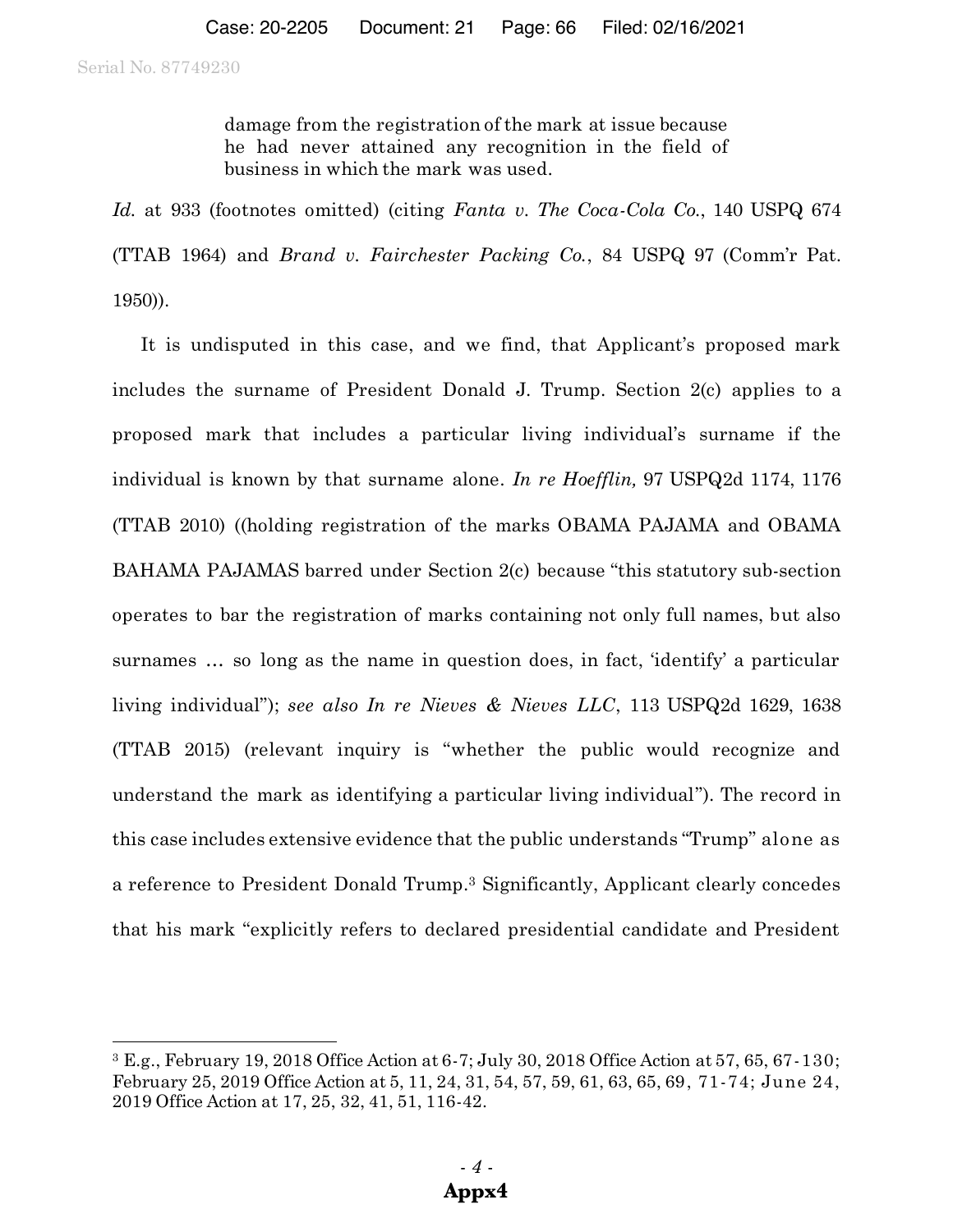Donald Trump."<sup>4</sup> The application record does not include a written consent from President Trump, and Applicant makes no argument to the contrary.

Despite Applicant's direct acknowledgment that his mark includes a name that identifies a particular living individual without his consent, Applicant contends that his mark does not violate Section 2(c) because the relevant public would not presume a connection between President Trump and the goods. According to Applicant, given "how [Donald Trump] depicts himself generally," the mark in its entirety is "the antithesis of what consumers would understand to be sponsored by, approved by, or supported by Donald Trump."<sup>5</sup> Applicant essentially argues that while President Trump strives to make a grandiose impression, Applicant's mark as a whole conveys that some features of President Trump and his policies are diminutive.6 Therefore, Applicant maintains that his mark lacks the necessary connection to the goods under Section 2(c).

Applicant couches the public perception of a connection as a separate inquiry under Section 2(c), but as noted above, the analysis of a connection under the test set forth above regarding Section 2(c) really is just part of determining whether the public would perceive the name in the proposed mark as identifying a particular

l

<sup>4</sup> 16 TTABVUE 7 (Applicant's Supplemental Brief).

<sup>5</sup> 16 TTABVUE 20 (Applicant's Supplemental Brief).

<sup>6</sup> Both Applicant and the Examining Attorney discuss and offer evidence that the 2016 presidential campaign included some widely publicized colloquies, some of which Mr. Trump participated in, about the size of certain parts of his anatomy, such as his hands, which then-presidential candidate Marco Rubio asserted were too small. July 8, 2018 Response to Office Action at 8-24; February 25, 2019 Office Action at 5-7, 24-27. Applicant also submitted evidence of media articles about President Trump's policies in terms of small size, with headlines such as "The Shrinking of America" and "Trump Orders Largest National Monument Reduction in U.S. History." *Id.* at 26, 31.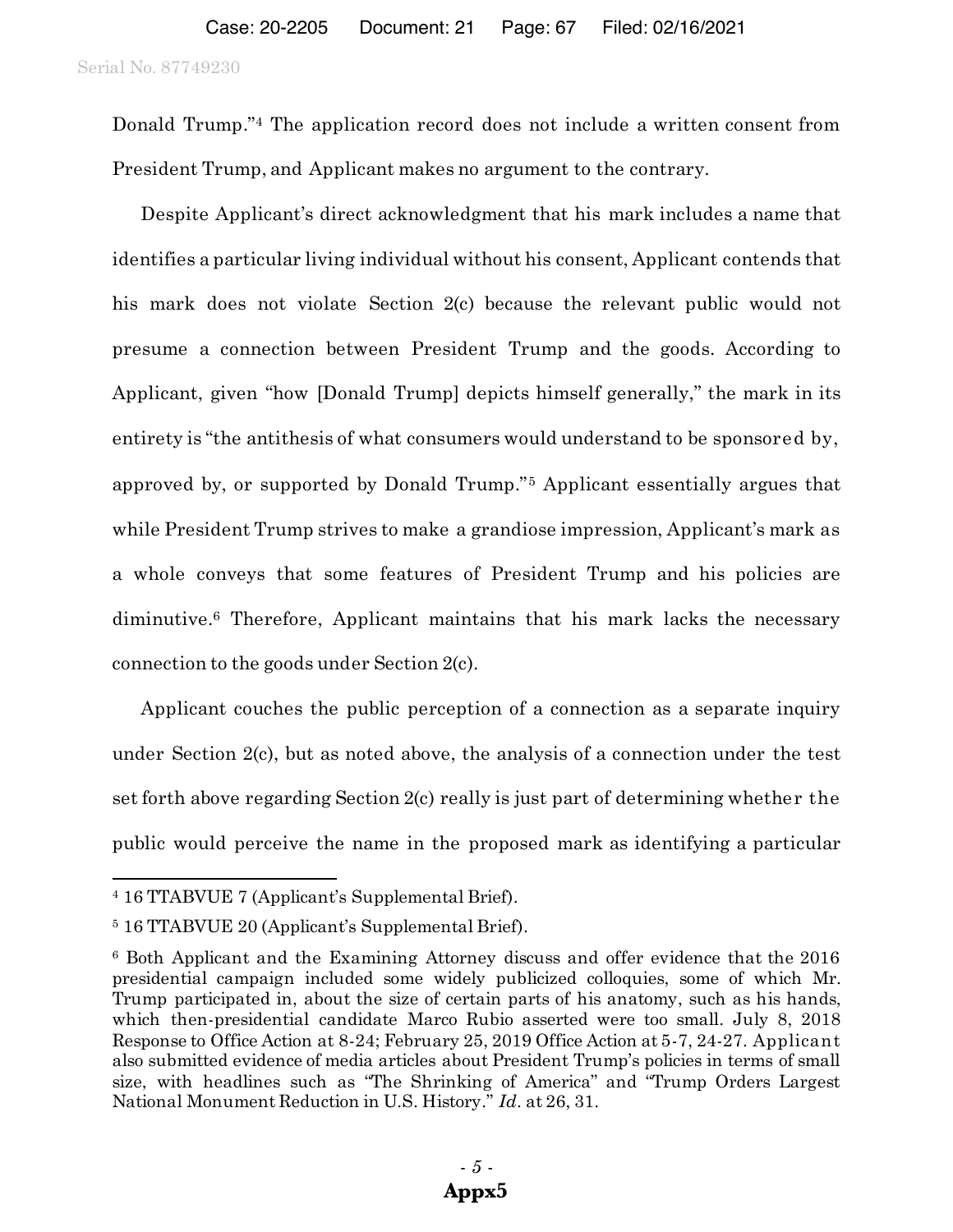living individual. In this case, Applicant already has conceded this point. Unlike Section 2(a)'s explicit statutory requirement that the matter in question "falsely suggest a connection," Section 2(c) prohibits registration of any proposed mark that "consists of or comprises a name … identifying a particular living individual except by his written consent." 15 U.S.C.  $\S$  1052(a) & (c). The prohibition applies regardless of whether there is a suggested connection. As explained in *Martin v.* 

*Carter Hawley Hale Stores,* 206 USPQ at 933:

[I]t is more than likely that any trademark which is comprised of a given name and surname will, in fact, be the name of a real person. But that coincidence, in and of itself, does not give rise to damage to that individual in the absence of other factors from which it may be determined that the particular individual bearing the name in question will be associated with the mark as used on the goods, either because that person is so well known that the public would reasonably assume the connection or because the individual is publicly connected with the business in which the mark is used.

By analogy, the Board in *Hoefflin* held that an application to register OBAMA PAJAMA for pajamas, sleepwear and underwear was barred by Section 2(c) even if "the record does not support the conclusion that President Obama is in any way connected with [such goods]." 97 USPQ2d at 1177. The Board addressed the fame of a President of the United States, stating that "well-known individuals such as celebrities and world-famous political figures are entitled to the protection of Section 2(c) without having to evidence a connection with the involved goods or services." *Id.* The evidentiary record in this case clearly shows that President Trump is extremely well known, not only because of his political office but also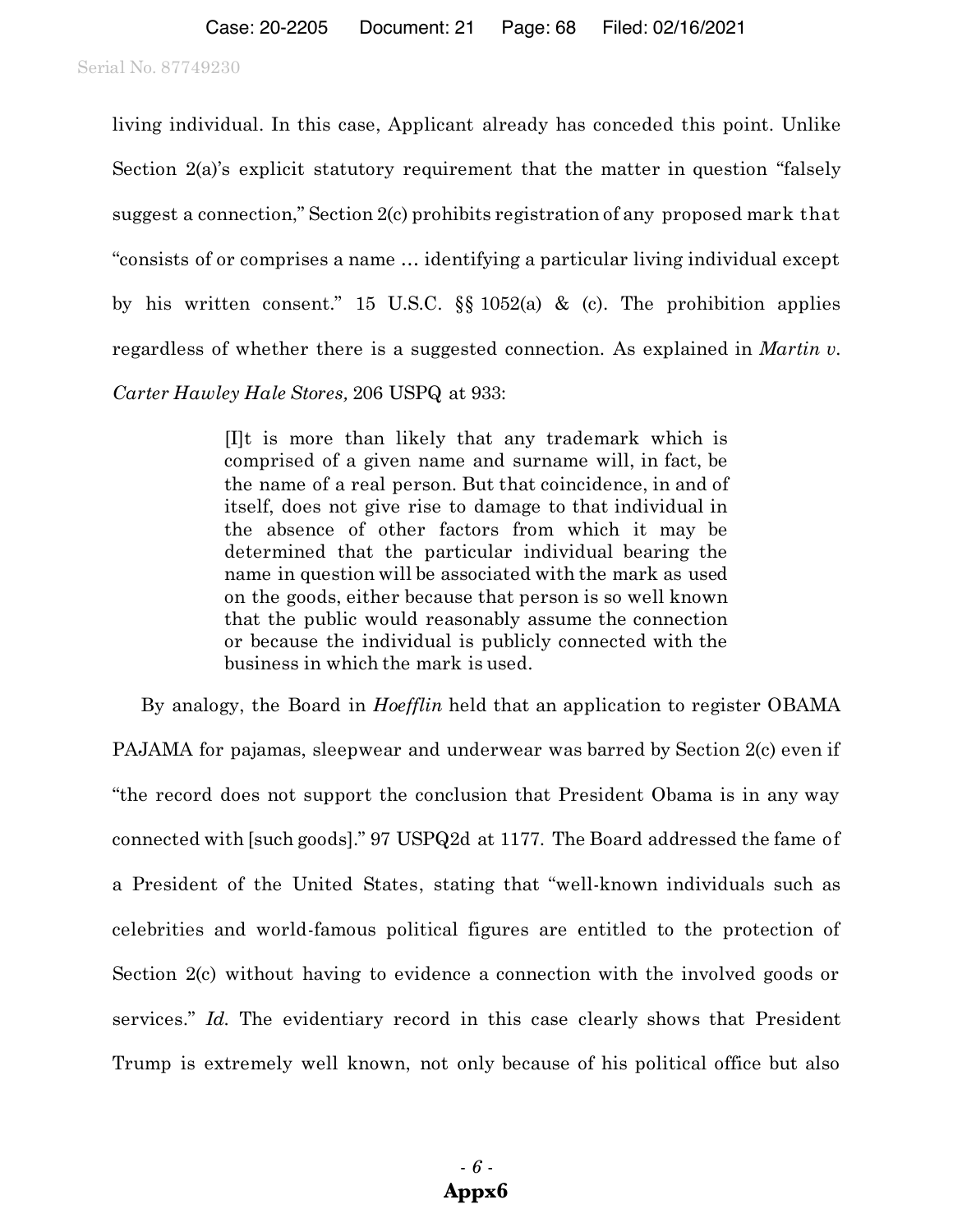l

because of his prior celebrity.7 Moreover, even if some further connection to the types of goods identified need be shown, the record reflects that through business enterprises, President Trump's surname has been used as a brand on a wide variety of goods, including shirts. 8

With a proposed mark such as this one that names someone very well-known such as President Trump, and as Applicant has admitted, there is no question that the public would view the name in question as the name of a particular living individual. As in *ADCO*, decided on a very similar evidentiary record to the one in this case, we find that the proposed mark including TRUMP "identif[ies] Donald Trump, whose identity is renowned. By any measure, … Donald Trump is a wellknown political figure and a celebrity." *ADCO*, 2020 USPQ2d 53786 at \*24. Thus, the necessary connection for purposes of Section 2(c) exists. Accordingly, in applying Section  $2(c)$  in this case, we need not probe for a Section  $2(a)$ -type connection as Applicant suggests, but rather just a showing that the relevant public would recognize the name in the mark as that of a particular living individual. Therefore, we reject Applicant's contention that under Section 2(c) a "connection" is necessary, but is foreclosed based on the theory that President Trump would not endorse the message allegedly conveyed by TRUMP TOO SMALL.

<sup>7</sup> February 19, 2018 Office Action at 45-64 (Time Magazine 2016 Person of the Year); July 30, 2018 Office Action at 51-52 (CBS Los Angeles article about altercation at Donald Trump's Walk of Fame Star); *id.* at 65-133 (various articles in mainstream media about Donald Trump); June 24, 2019 Office Action at 9-144 (various articles in mainstream media about Donald Trump).

 $8$  February 19, 2018 Office Action at 14-16, 65, 76; February 25, 2019 Office Action at 52; June 24, 2019 Office Action at 145-99; October 7, 2019 Office Action at 5-50.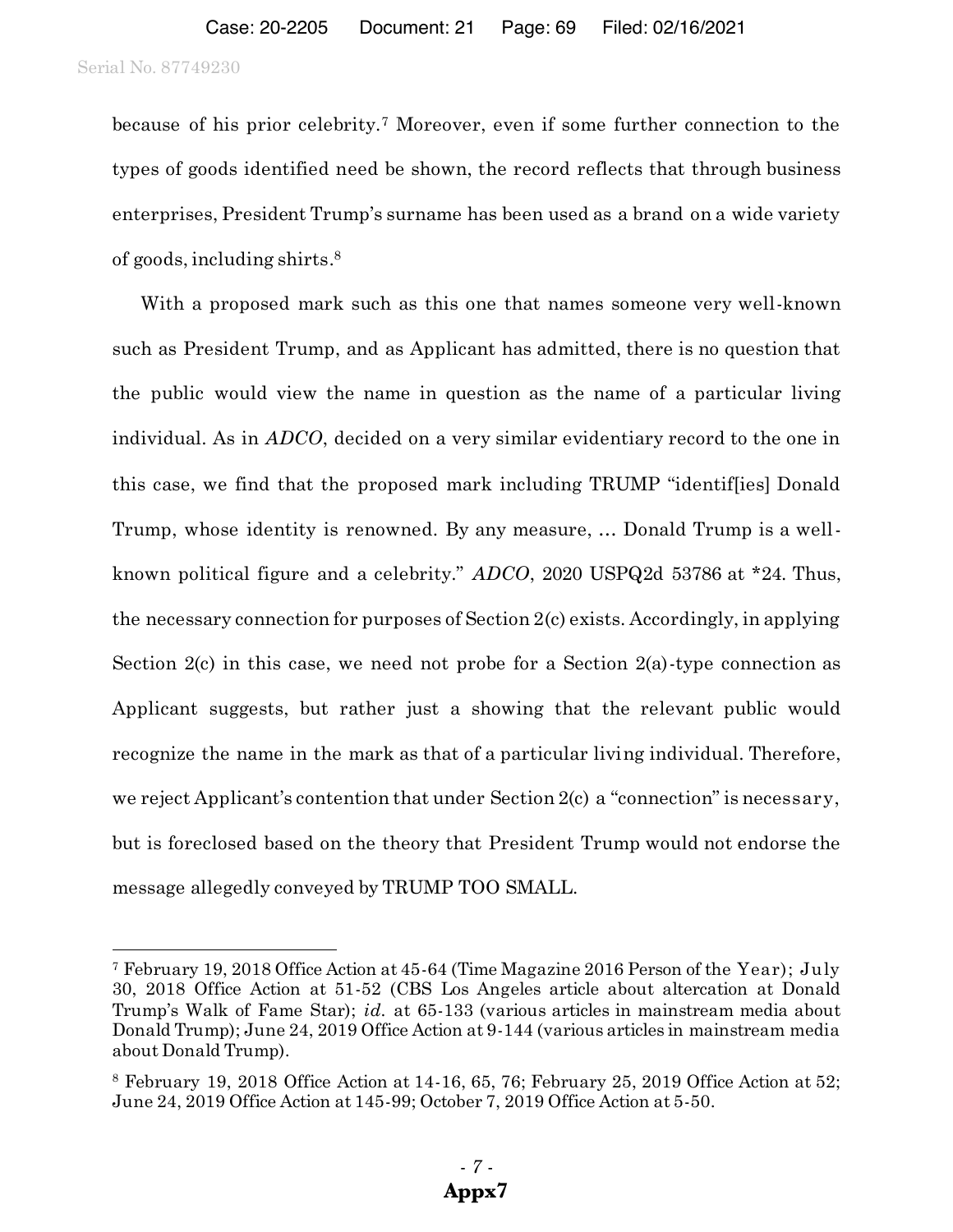### **III. Constitutional Challenge to Section 2(c)**

Applicant's appeal focuses primarily on assertions that the statutory refusals to register applied in this case are unconstitutional because they violate his right to free speech under the First Amendment. Applicant alleges that Section 2(a)'s false association provision and Section 2(c)'s particular living individual provision constitute content-based restrictions on private speech, subject to strict scrutiny. According to Applicant, the prohibitions are not narrowly tailored to a compelling state interest, and cannot be justified, in particular when applied to current or former presidents, or presidential candidates, whom Applicant claims have yielded rights of privacy and publicity by seeking the office. Applicant insists that "Presidential candidates and current and former Presidents also invite widespread use of their names and identities in products and services that comment upon the candidates and Presidents in personal and/or political terms."<sup>9</sup>

The recent *ADCO* case on proposed marks that included TRUMP<sup>10</sup> involved similar constitutionality challenges to Section 2(c) and Section 2(a)'s false association provision. *ADCO Indus.-Techs.,* 2020 USPQ2d 53786 at \*25. The Board in *ADCO* stated that regardless of the USPTO's inability to strike down statutory provisions as unconstitutional, "a constitutional challenge may involve 'many

l



<sup>10</sup> The marks at issue in *ADCO* were

<sup>9</sup> 16 TTABVUE at 21.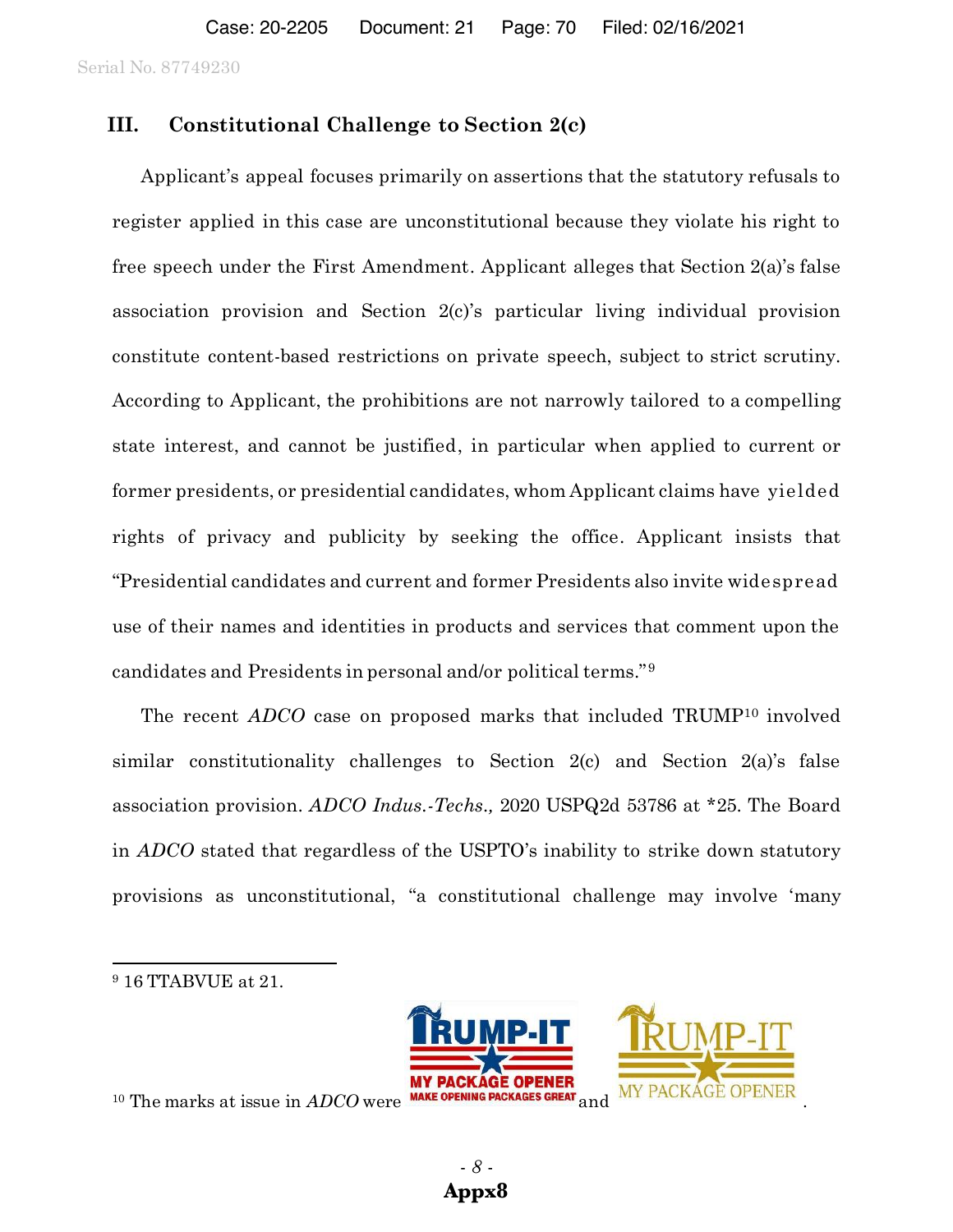threshold questions . . . to which the [agency] can apply its expertise." *Id.* at \*26 *(*citing *Elgin v. Dep't of Treasury*, 567 U.S. 1, 16, 22-23, 132 S. Ct. 2126 (2012)). Accordingly, the Board explained why it does "not agree with Applicant's challenges based on our experience with Section 2 of the Trademark Act and the purposes underlying it." *ADCO Indus.-Techs.,* 2020 USPQ2d 53786 at \*27 (citations omitted).

As a threshold matter, the Board pointed out that these provisions of the Trademark Act do not control an applicant's use of a proposed mark, but only set criteria for trademark registration. *Id.* Therefore, contrary to Applicant's assertions, Sections 2(a) and 2(c) are not direct restrictions on speech. *Id.* Next, the Board addressed the viewpoint-neutrality of Section 2(a)'s false association clause and Section 2(c), thereby distinguishing them from Section 2(a)'s disparagement and immoral/scandalous provisions struck down by the Supreme Court as viewpointdiscriminatory. *Id.* ("the Supreme Court pointedly refrained from extending its holdings to any provisions of the Lanham Act that do not discriminate based on the applicant's viewpoint")*, citing Iancu v. Brunetti*, 139 S. Ct. 2294, 2019 USPQ2d 232043 at \*7, n.\*(2019) (addressing immoral/scandalous clause of Section 2(a), noting "Nor do we say anything about how to evaluate viewpoint-neutral restrictions on trademark registration.") and *id.* at 2303 (Alito, J., concurring) (emphasizing that the Court's holding turned entirely on the conclusion that the invalidated provision was viewpoint discriminatory); *see also Matal v. Tam*, 137 S. Ct. 1744, 122 USPQ2d 1757 (2017) (addressing disparagement clause of Section 2(a)). As the *Brunetti* Court characterized the holding in *Tam*, "all Members of the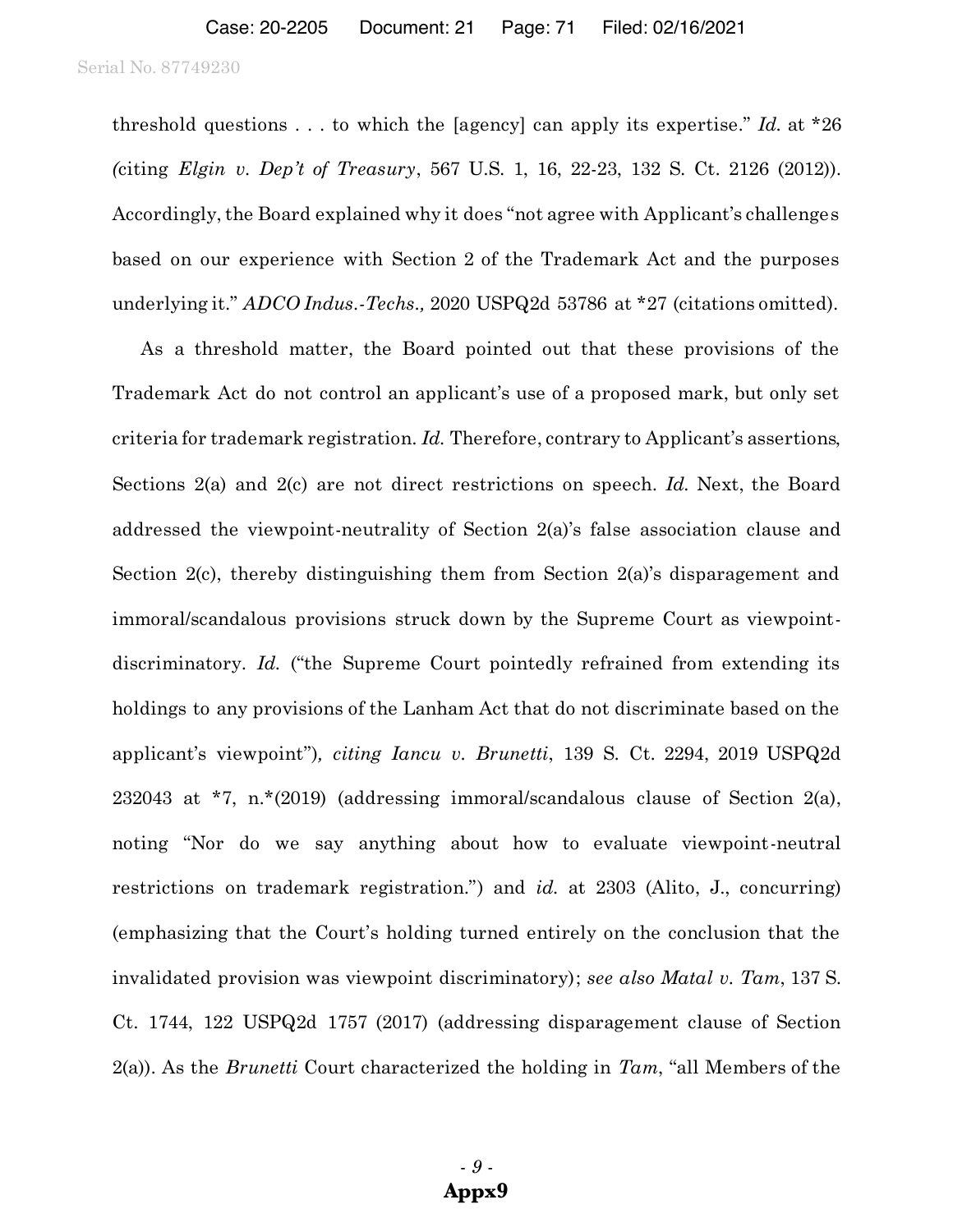Court agreed that the [disparagement] provision violated the First Amendment because it discriminated on the basis of viewpoint." *Brunetti*, 2019 USPQ2d 232043 at \*2. Similarly, the *Brunetti* Court held that the immoral/scandalous provision "infringes the First Amendment for the same reason: It too disfavors certain ideas." *Id.* Clearly, Section 2(c) differs, in that the prohibition applies in an objective, straightforward way to any proposed mark that consists of or comprises the name of a particular living individual, regardless of the viewpoint conveyed by the proposed mark.

Finally, the Board in *ADCO* opined that even if the challenged provisions of Section 2(a) and Section 2(c) were considered as restrictions on speech, they do not run afoul of the First Amendment because "Congress acts well within its authority when it identifies certain types of source-identifiers as being particularly susceptible to deceptive use and enacts restrictions concerning them." *ADCO Indus.-Techs.,* 2020 USPQ2d 53786 at \*29 (citation omitted), *citing S.F. Arts & Athletics, Inc. v. U.S. Olympic Comm.*, 483 U.S. 522, 107 S. Ct. 2971, 3 USPQ2d 1145, 1153 (1987) ("Congress reasonably could conclude that most commercial uses of the Olympic words and symbols are likely to be confusing."). Both of the statutory provisions at issue "recognize[] the right of privacy and publicity that a living person has in his or her identity and protect[] consumers against source deception." *ADCO Indus.-Techs.,* 2020 USPQ2d 53786 at \*29.

Thus, even if Section 2(c) were subject to greater scrutiny, as Applicant alleges, the statutory provision is narrowly tailored to accomplish these purposes, and